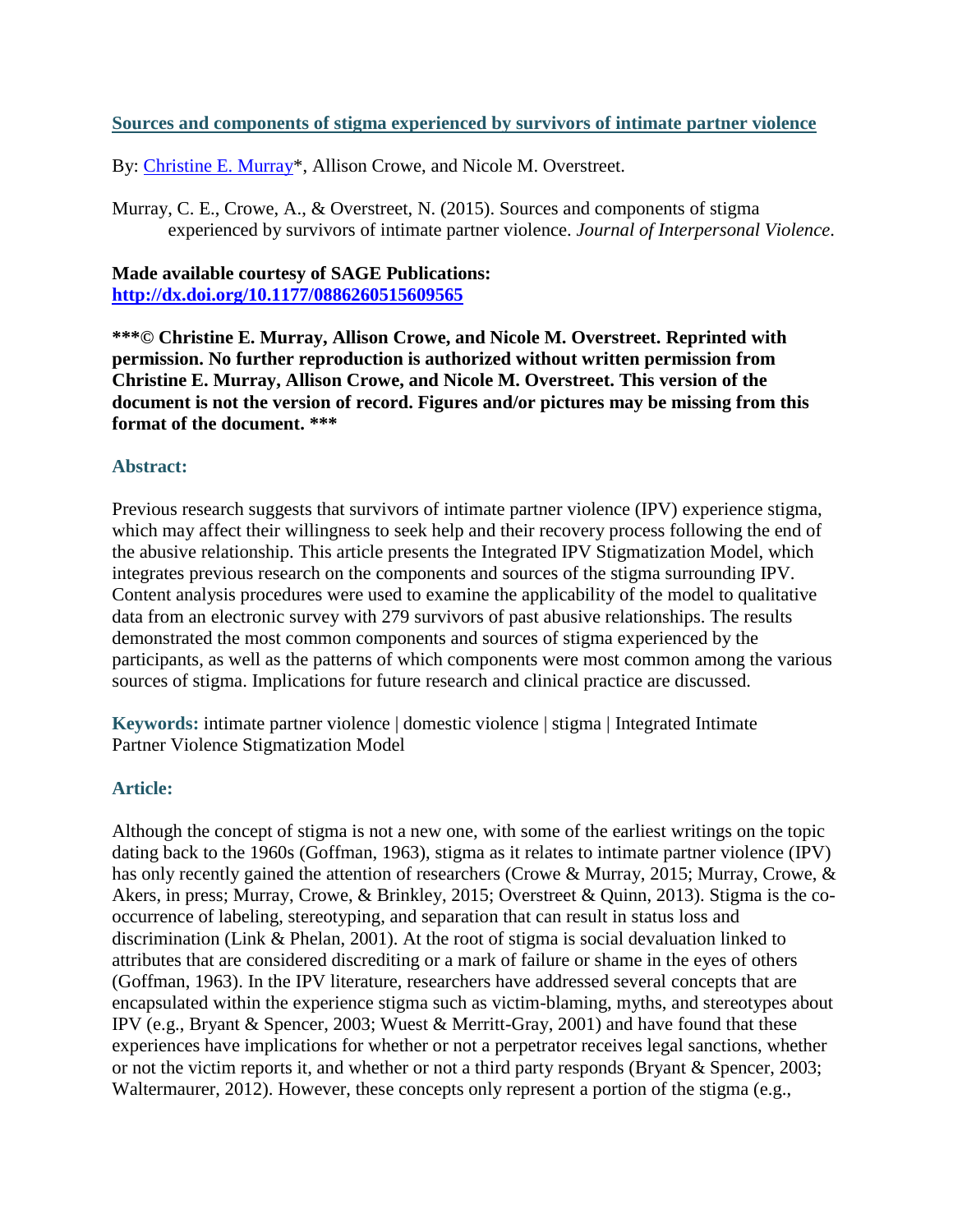labeling and stereotyping) that people who experience IPV encounter. In the current article, we propose the Integrated IPV Stigmatization Model to highlight how experiences of IPV fit within the definition of stigma. Specifically, we address how those who experience IPV are labeled, stereotyped, and isolated, which may ultimately result in status loss and discrimination. We also describe how IPV-related stigma is experienced on an individual, interpersonal, and structural level. The current study seeks to address these gaps in the literature as they relate to IPV stigma. To provide the context for the development of the model, we begin a review of existing literature on IPV-related stigma and then outline the development of the Integrated IPV Stigmatization Model.

# **Previous Research on Stigma and IPV**

Researchers have begun to consider how experiences of stigma might manifest in the lives of those who experience IPV. For example, Overstreet and Quinn's (2013) IPV Stigmatization Model highlights three components of survivors' experiences of stigma that can prevent their help-seeking behaviors. These include (a) *cultural stigma*, or the negative societal beliefs about those who experience abuse; (b) *internalized stigma*, whereby the person begins to believe negative attitudes as true; and (c) *anticipated stigma*, wherein the person who has experienced abuse expects negative reactions from others once abuse is disclosed. The model highlights the way that these components of stigmas interact and affect one another on individual and interpersonal levels and focuses on perceptions of these stigma experiences rather than the sources. According to the model, the sociocultural context in which IPV occurs can increase cultural stigma and heighten both internalized and anticipated stigma for survivors on IPV. The relationship between internalized and anticipated stigma is said to be bidirectional, so that having more internalized stigma can result in the person anticipating stigma from others. In addition, the more a person anticipates stigma from others, the more internalized stigma can increase. The IPV Stigmatization Model focuses on perceptions of stigma experiences. These internal experiences, although important in our understanding of stigma that survivors of IPV face, are just one facet of the stigma concept and other sources of stigma, such as stigma external to the survivor.

Recently, other researchers have sought to understand the specific components of stigma experienced by survivors of IPV, as well as the sources from which such stigma originates (Crowe & Murray, 2015; Murray, Crowe, & Brinkley, 2015). Building primarily on conceptualizations of stigma presented by Byrne (2000) and Link and Phelan (2001), the authors focused on the following five components of stigma, defined in prior literature but modified to describe how each affects survivors of IPV:

- 1. *Blame*: Survivors may be blamed or viewed as somehow responsible for the abuse they experienced.
- 2. *Discrimination*: Survivors may be treated differently from others or encountered judgment and stereotypes as a result of their abuse.
- 3. *Loss of status*: Survivors may lose standing and/or power within social networks and systems as a result of having experienced abuse.
- 4. *Isolation*: Survivors may be isolated and separated from others due to having been abused.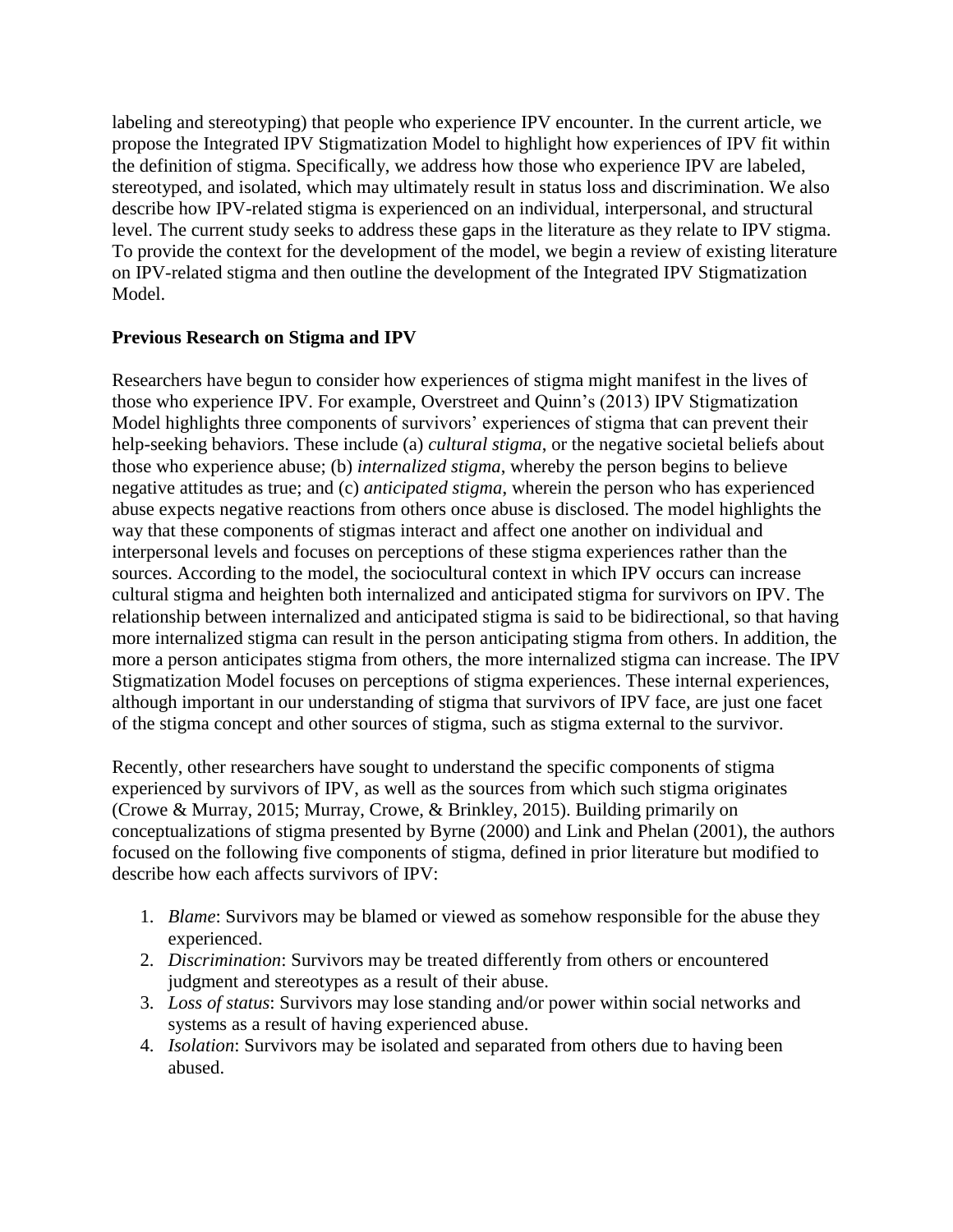5. *Shame*: Survivors may experience negative, painful emotions—such as guilt, embarrassment, and secrecy—as a result of their abuse experiences.

In addition to these preestablished dimensions of stigma, Crowe and Murray (2015) also identified two additional components of stigma that survivors in their study encountered from professionals. First, their experiences were *dismissed or denied*, when the survivor reached out for assistance and the professional either did not believe him or her, or the survivor was told that his or her experience was not important. Even worse, in some cases, the professional encouraged the survivor to accept the abuse or the professional sided with the abuser. The second, *blatant unprofessionalism*, included responses that were unethical and/or violated survivors' rights to competent, professional, and respectful services.

Previous research suggests that the nature of the stigma survivors face can vary based on the source of the stigma. For example, Crowe & Murray (2015) found that the most common components of stigma that survivors faced varied based on the different categories of professionals. For example, the following components of stigma were found to be most common among the following professional groups: (a) law enforcement: dismissed or denied, (b) the court system: blame, (c) medical professionals: blame and discrimination, (d) domestic violence agencies: dismissed or denied, (e) parenting-related resources: blame, (f) religious organizations: blame, (g) workplaces and educational settings: discrimination, and (h) mental health professionals: dismissed or denied. Thus, there appear to be patterns of the components of stigma that are most common from different sources, although more research is needed to explore these patterns beyond just stigma from professionals.

Previous research also suggests that the nature of the abuse experienced may contribute to different patterns of stigma experiences among survivors of abusive relationships. Using a hierarchical cluster analysis to examine whether certain components of stigma appear more likely to co-occur (Murray, Crowe, & Brinkley, 2015), results revealed four identifiable patterns of stigma experiences among a sample of 343 survivors of IPV. One group of participants (about one quarter of the sample) demonstrated generally low experiences of stigma overall. Two groups experienced moderate levels of stigma. One of these groups (14% of participants) noted higher levels of being blamed and treated as a "black sheep of the family," and the others' (19%) of the sample) stigma-related experiences included themes of secrecy, separation, shame, social exclusion, and stereotyping. The fourth group, representing approximately 43% of the participants, experienced generally high levels of stigma overall. In examining differences between these groups based on the types of abuse they had experienced, participants in the group that reported the highest levels of stigma also reported the highest rates of verbal abuse. Therefore, experiences of verbal abuse within an intimate relationship may be linked to higher experiences of abuse (Murray, Crowe, & Brinkley, 2015). These findings support the need to examine an additional source of stigma—that of the perpetrator of abuse. That is, the nature of the abuse by the perpetrator may be related directly to whether and how survivors experience and internalize stigma, particularly through verbal and emotional abuse.

In sum, a growing body of research demonstrates that stigma is a significant challenge for many survivors of IPV. However, stigma has been defined differently across studies, and there have been two main focuses in past research: the components of stigma and the sources of it. To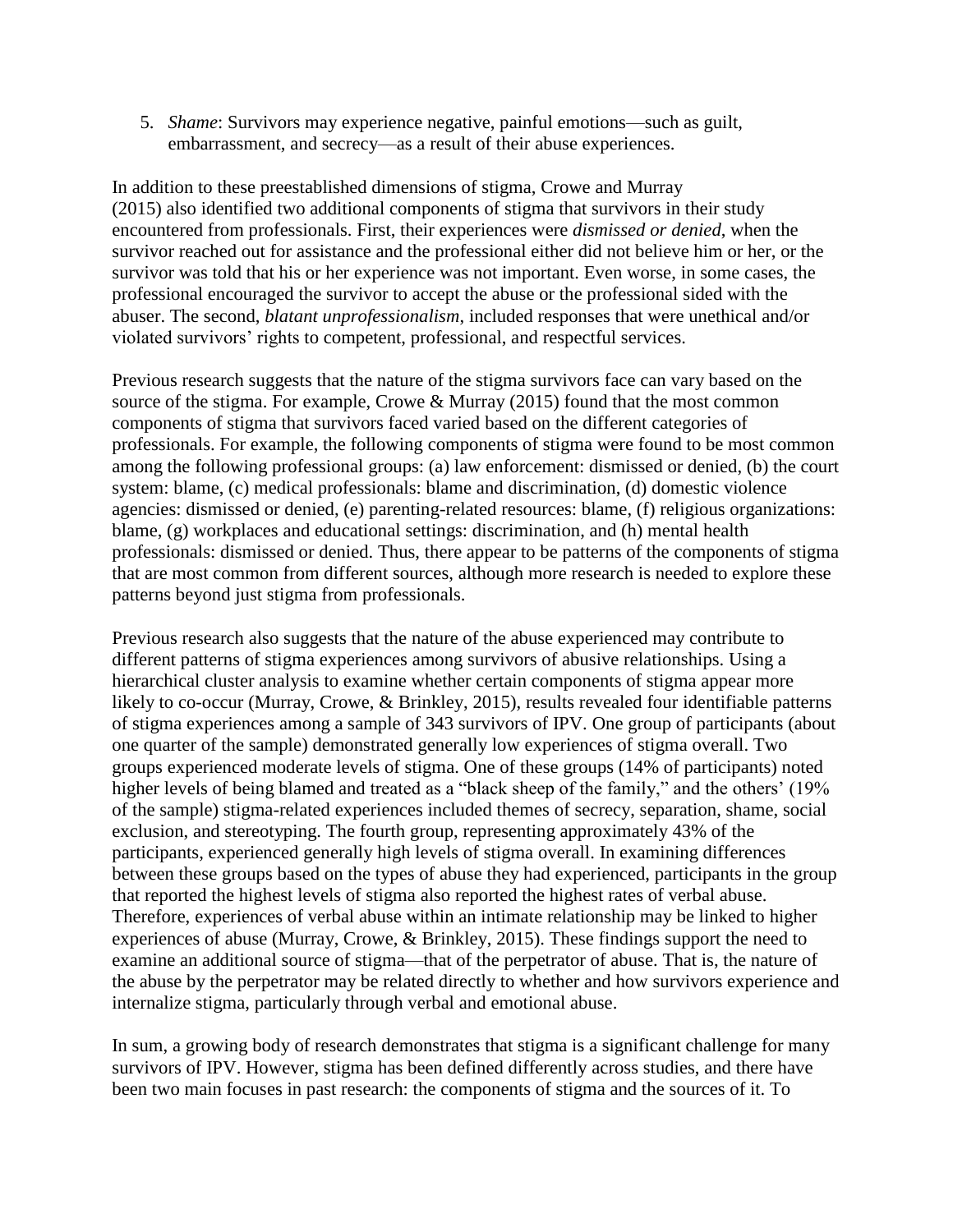strengthen future research, the current study aimed to delineate an integrated conceptual framework that includes both the sources and components of stigma faced by survivors of IPV. We aimed to identify the most common sources and components of stigma and that survivors face, as well as whether patterns emerged in the components of stigma that were most commonly experienced from these sources. To address these goals, we analyzed qualitative data derived from an electronic survey with 279 survivors of IPV, all of whom had been out of any abusive relationships for at least 2 years. Before describing the methods of the current study, we present the Integrated IPV Stigmatization Model, which was developed through the process of planning and conducting the study and provided the framework for our data analyses.



Figure 1. The Integrated IPV Stigmatization Model. Note. IPV = intimate partner violence.

# **The Integrated IPV Stigmatization Model**

The Integrated IPV Stigmatization Model (see Figure 1) is an extension of the IPV Stigmatization Model described by Overstreet and Quinn (2013). As stated previously, the original model proposed by Overstreet and Quinn included three sources from which survivors face stigma: internalized, anticipated, and cultural stigma. Two additional stigma sources are included in the Integrated Model: enacted and perpetrator stigma. Enacted stigma, or people's perceptions of discrimination and prejudice they experience from others, reflects the extent to which people feel they have been the targets of others' prejudice. The addition of perpetrator stigma was a result of previous research demonstrating the impact of emotional and verbal abuse on stigma (Murray, Crowe, & Brinkley, 2015), as well as our impressions from our initial readings of the study data that demonstrated the frequency with which perpetrators were mentioned as a source of stigma faced by participants.

Definitions of each of the stigma sources in the Integrated IPV Stigmatization Model are as follows: (a) *Anticipated Stigma*: Expectations that others will react in stigmatizing ways if they find out about stigmatizing identity, refers to people's belief that others will discriminate against or socially reject them; (b) *Internalized Stigma*: The extent to which people come to believe and endorse negative and stigmatizing views about themselves (i.e., based on views that are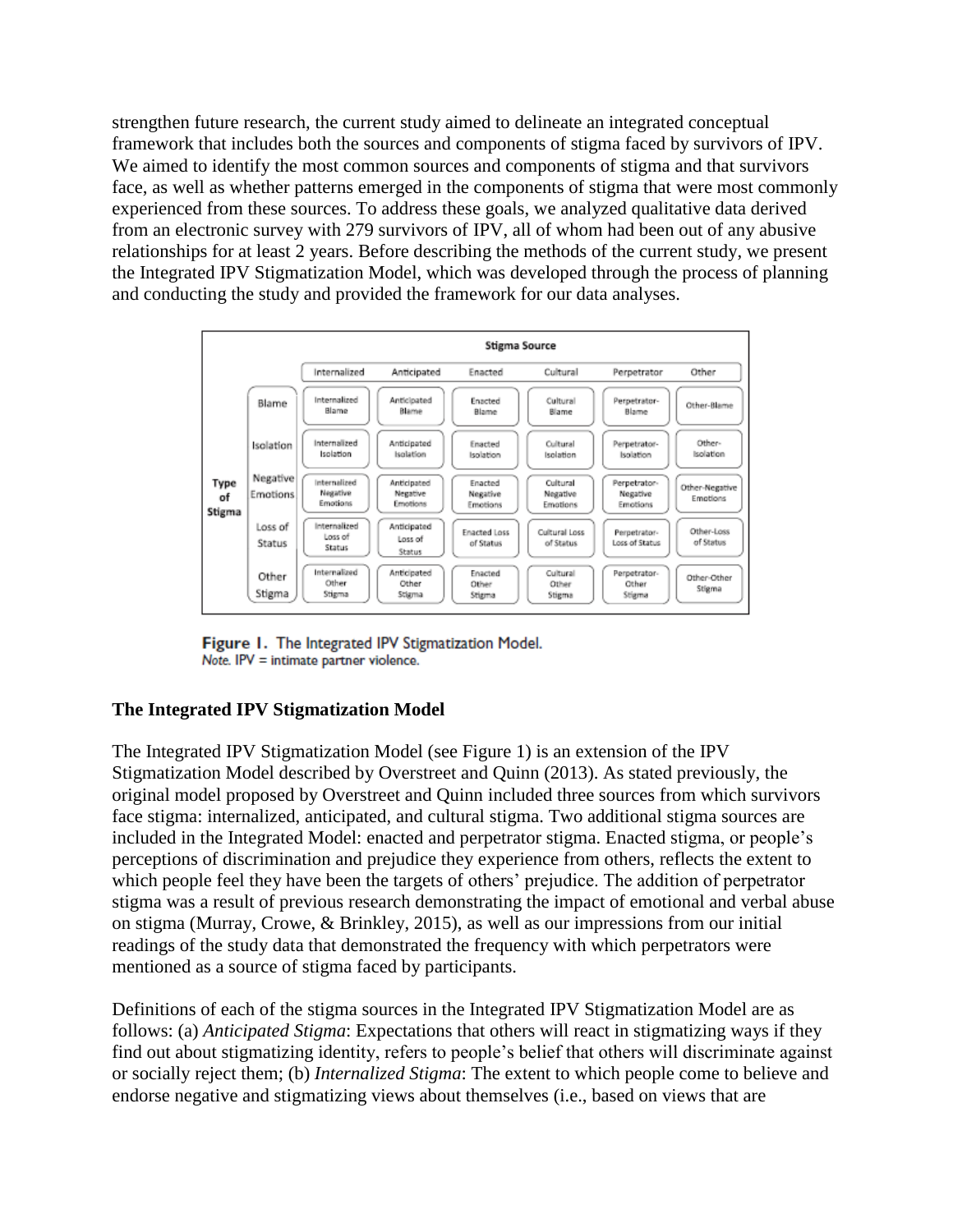perpetuated in larger community); (c) *Enacted Stigma*: Perceptions of discrimination and prejudice experienced from others, as well as the extent to which people feel they have been the targets of others' prejudice (e.g., negative comments, public humiliation, being denied housing, physical threats); (d) *Cultural Stigma*: Ideologies that delegitimize experiences of IPV (e.g., the belief that IPV victims provoke their own victimization), as well as the ways that negative beliefs and stereotypes about IPV at the societal level influence the experience of IPV stigmatization at individual and interpersonal levels; (e) *Perpetrator Stigma*: Stigmatizing messages directly from one's perpetrator, which can include emotionally, verbally, and/or psychologically abusive actions that perpetuate the stigma surrounding IPV; and (f) an *Other* category is also included to reflect that stigma may be experienced from other sources than those listed.

Four main components of stigma are included in the Integrated IPV Stigmatization Model: blame, isolation, negative emotions, and loss of status. These are consistent with the components of stigma described in previous research (e.g., Byrne, 2000; Crowe & Murray, 2015; Link & Phelan, 2001). Our initial list of components of stigma included all seven components of stigma that were identified by the authors (i.e., blame, discrimination, loss of status, isolation, shame, dismissed/denied, and blatant unprofessionalism). However, as these components of stigma were identified based on the stigma that survivors experience from professionals, we undertook several rounds of revisions to create a more inclusive set of stigma components that could be experienced across different sources. In addition, in our initial pilot tests of the coding system (which are described in the "Method" section), we identified areas of potential overlap for some of the stigma components, and the components were refined into the following four categories, plus an "other" category: (a) *Blame*: Holding survivors responsible for their own abuse; (b) *Isolation*: Survivors feeling and/or being treated as separated and apart from others as a result of the abuse; (c) *Negative Emotions*: Shame and other painful emotions felt about oneself, caused by consciousness of guilt, shortcomings, or impropriety. These can result in secrecy (i.e., hiding or concealing the abuse); (d) *Loss of Status*: Being viewed as "less than" or not as valued or as powerful, or not taken as seriously as others who have not experienced abuse; and (e) *Other*  components of stigma that are not captured clearly in the above categories.

Taken together, the Integrated IPV Stigmatization Model combines the sources with components of stigma, resulting in 30 unique categories of stigma faced by survivors of IPV. Each category is described in greater detail in the "Results" section, where examples of participants' statements are presented as illustrations. As a newly developed model, the aims of the current study were to examine the extent to which the categories reflected survivors' experiences, as well as to identify the sources and components of stigma that survivors face most commonly. To address these goals, this study used content analysis procedures to identify themes in qualitative data from a sample of survivors of IPV who were asked to describe their experiences of stigma. The next section details the methodology used in the current study.

# **Method**

The main research question guiding this study was as follows: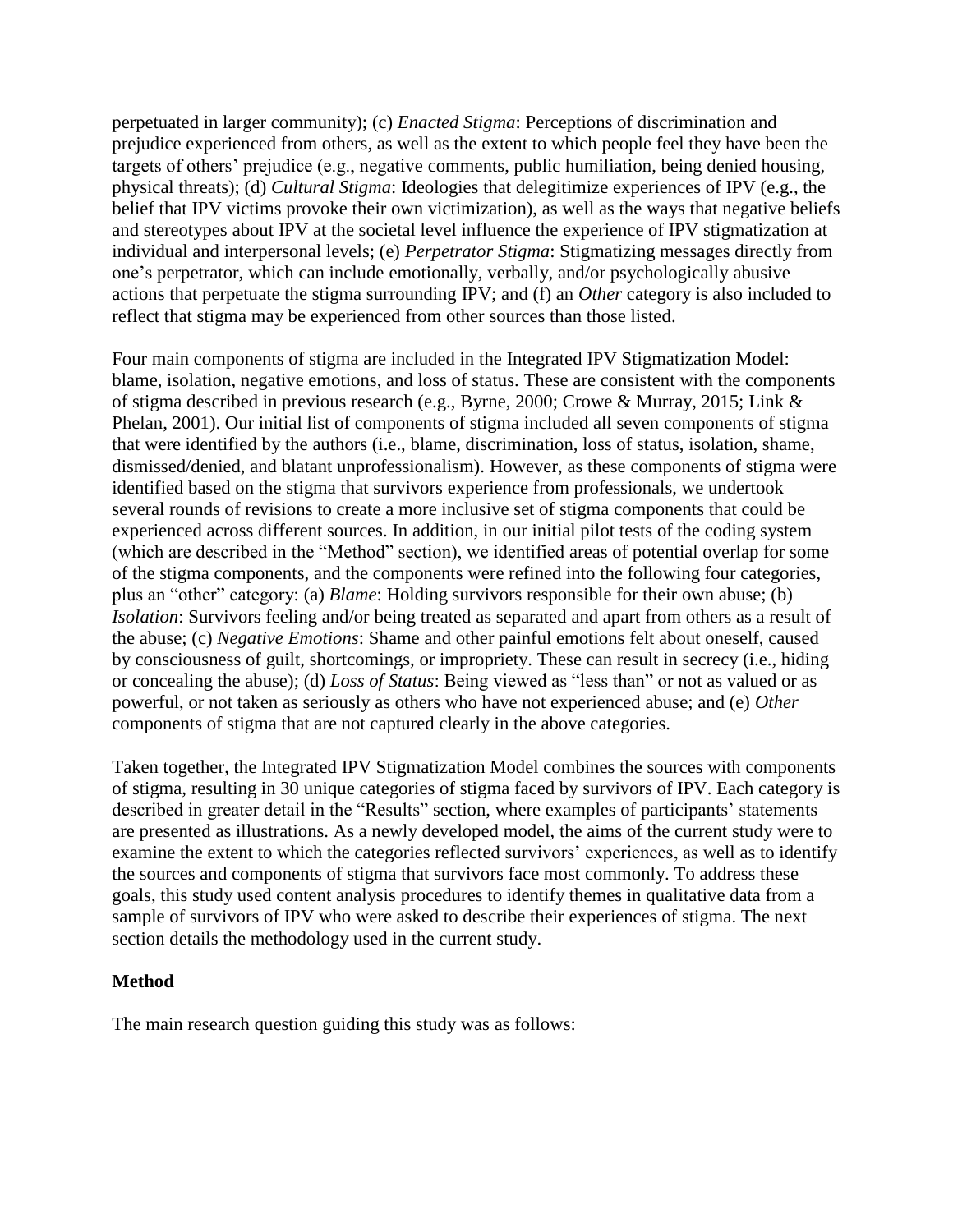**Research Question 1:** Does the Integrated IPV Stigmatization Model provide a useful framework for conceptualizing the stigma-related experiences of survivors of IPV?

Assuming that the Integrated IPV Stigmatization Model provided a useful framework, the following additional research questions were examined:

> **Research Question 2:** What are the most common sources of stigma experienced by survivors of IPV?

**Research Question 3:** What are the most common components of stigma experienced by survivors of IPV?

**Research Question 4:** What patterns emerge in the most common *components* of stigma experienced from each *source* of stigma experienced by survivors of IPV?

# *Survey Instrumentation*

This study used data collected through an electronic survey, designed specifically for this study to gain an understanding of experiences of stigma among survivors of past abusive relationships. The electronic survey included a demographic questionnaire, quantitative rating questions, and open-ended questions. The survey's first section asked about participants' background characteristics, as well as their experiences with IPV in past relationships, with a focus on their most recent abusive relationship.

The second section was the source of the primary data for the current study. Here, participants were asked to rate the extent to which different components of stigma applied to their experiences of abuse. They were asked to rate each of the following 12 components of stigma on a scale from 1 to 5 (1 = *does not apply at all*,  $2 =$  *applies a little*,  $3 =$  *somewhat applies*,  $4 =$ *mostly applies*, 5 = *completely applies*): (a) blame, (b) "black sheep of the family" role, (c) discrimination, (d) isolation, (e) being labeled, (f) loss of power, (g) loss of status, (h) secrecy, (i) separation, (j) shame, (k) social exclusion, and (l) stereotypes. Then, participants were provided with an unlimited-space text entry box, in which they were asked to describe their experiences related to each term for any of the items that they rated as 3 or above (i.e., "somewhat applies," "mostly applies," or "completely applies"). The following question was provided as an example on the survey: "For example, if you rated 'blame' as 3 or above, in what ways did you experience blame in relation to the abuse you experienced?" All open-ended responses to this section were used for the qualitative data analyses for this study.

Other sections of the survey that were not included in the data analyses for the current study address (a) the extent to which participants experienced stigma from various sources of potential social support and supportive resources (e.g., mental health professionals, attorneys, friends, and family members) and (b) participants' experiences with overcoming past abuse and the stigma that surrounds it. Interested readers are referred to the following other resources for additional information about other research questions that have been examined based on this ongoing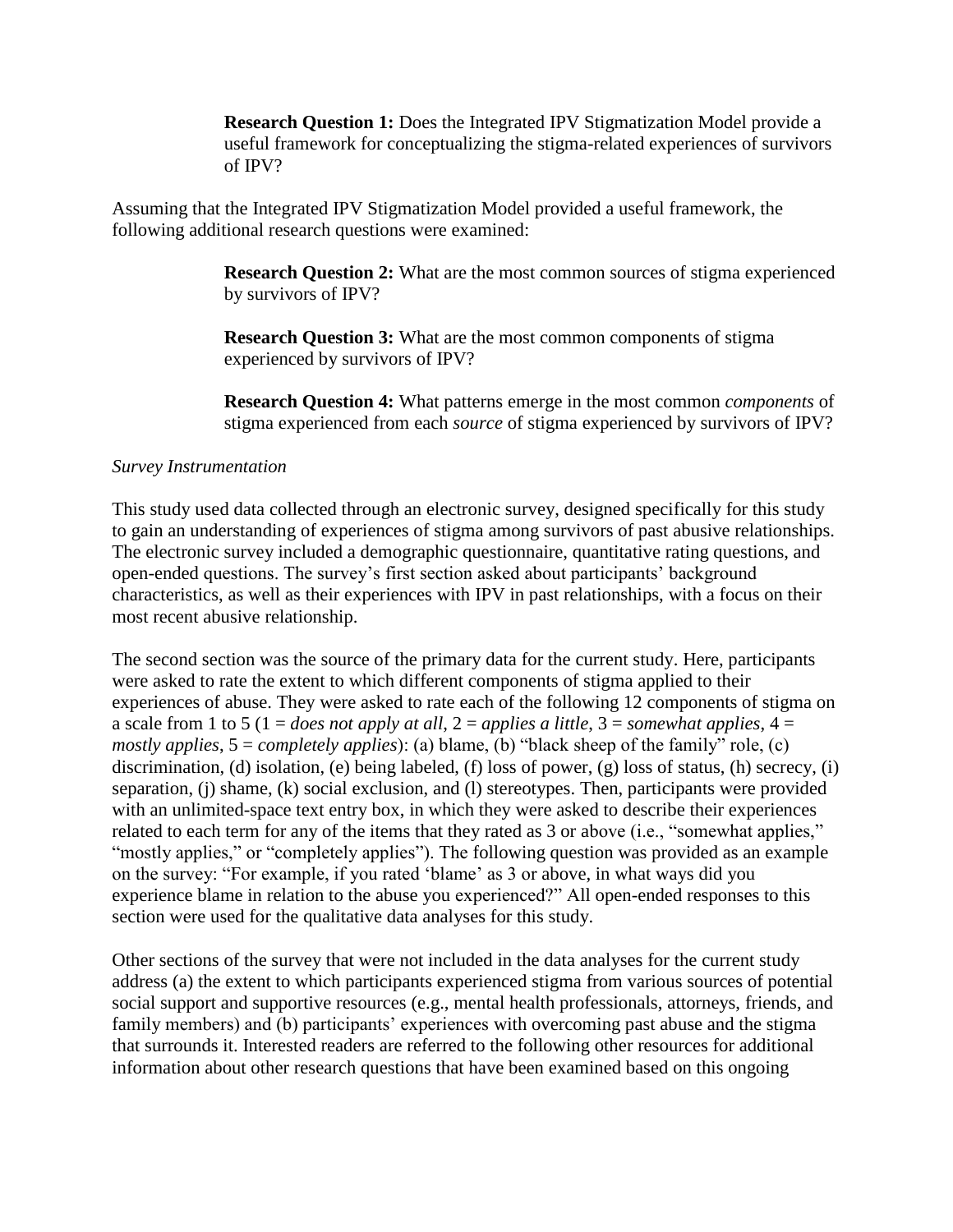survey of the stigma surrounding IPV (Crowe & Murray, 2015; Murray, Crowe, & Brinkley, 2015).

# *Participant Recruitment*

The survey was hosted on Qualtrics, a secure electronic survey-hosting website platform. All participant responses were collected anonymously. To be eligible to participate in this study, participants had to meet the following criteria: (a) Be at least 21 years old; (b) self-report that they had been formerly abused (i.e., including physical, emotional, psychological, verbal, and/ or sexual abuse) by an intimate partner (e.g., a boyfriend or girlfriend, life partner, or spouse); (c) self-report that they had been out of any abusive relationship for at least 2 years; and (d) be able to complete the survey in the English language. Participants were required to answer eligibility questions before they were able to enter the full survey.

Although efforts were made to recruit a diverse and large sample, the sample is considered a convenience sample. We used snowball sampling procedures and invited people who received the invitation to participate to forward it to others they knew who may be eligible and interested in participating. First, we emailed an invitation to participate to personal and professional contacts, as well as sent the recruitment email over relevant listservs. Second, we posted a notice about the survey on Internet-based message boards. Third, we posted the recruitment notice on Facebook pages that were relevant to the target population. These notices were posted on pages that were relevant to survivors of IPV (e.g., survivor support groups, local domestic violence agencies, and state-level domestic violence coalitions), and they were only posted on pages that allowed members of the general public to post on their sites (i.e., it was not required to be a member of a group to post to the sites). All recruitment invitations and notices included a website link where participants could go to complete the survey.

All participants who completed the survey were eligible to enter a drawing for one of two US\$50 store gift cards. Participants who were interested in entering the drawing were instructed at the end of the survey to send an email to the researcher's email address. Thus, participants' entries for the drawing were not linked to their responses to the survey. All participants who completed at least the eligibility questionnaire received a list of resources for more information about IPV as a safety precaution.

# *Participants*

A total of 279 participants had completed the survey at the time the data analyses began on March 12, 2014, and responses from all of these participants were included in the data analyses. Participants ranged in age from 21 to 69 years ( $M = 39.39$ ,  $SD = 10.47$ ). Most participants were female, with 271 females (97.1%), 7 males (0.03%), and 1 participant not reporting his or her gender. The majority of participants were Caucasian/White (*n* = 227, 80.3%), followed by African American (*n* = 27, 9.7%), Hispanic/Latino/Latina (*n* = 26, 9.3%), Other (*n* = 13, 4.7%), Native American ( $n = 9, 3.2\%$ ), and Asian ( $n = 4, 1.4\%$ ; *Note.* Participants could select all backgrounds that applied to them, so percentages add up to greater than 100%). Participants had diverse educational backgrounds, with the following reported highest levels of completed education: high school diploma/general education development (GED; *n* = 76, 27.2%), associate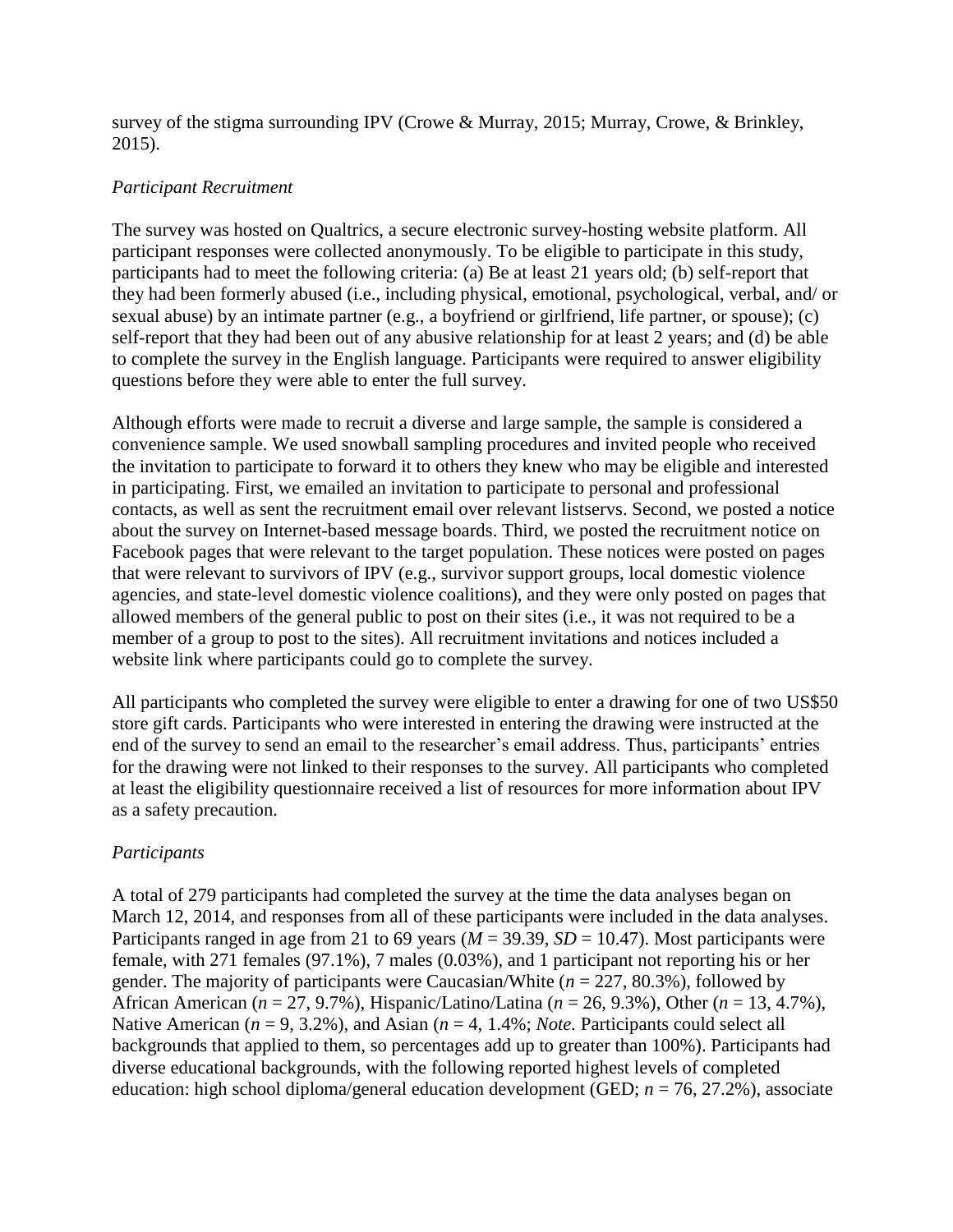degree (*n* = 43, 15.4%), bachelor's degree (*n* = 79, 28.3%), graduate degree (*n* = 71, 25.4%), and other ( $n = 10, 3.6\%$ ). Their current household income levels were as follows: less than \$30,000 (*n* = 120, 43.0%), \$30,000 to \$59,000 (*n* = 86, 30.8%), \$60,000 to \$100,000 (*n* = 49, 17.6%), and more than \$100,000 (*n* = 24, 8.6%).

Participants reported their current relationship status at the time of taking the survey as follows: married ( $n = 74$ , 26.5%), divorced ( $n = 65$ , 23.3%), in a committed relationship and living together ( $n = 43, 15.4\%$ ), single ( $n = 39, 14.0\%$ ), in a committed relationship and not living together ( $n = 22, 7.9\%$ ), dating but not in a committed relationship ( $n = 14, 5.0\%$ ), separated ( $n =$ 14, 5.0%), not reported/other ( $n = 5$ , 1.8%), and in a legally recognized civil union/domestic partnership but not married ( $n = 3, 1.1\%$ ). Most participants were parents, with 206 participants (73.8%) reporting that they had children. Most participants were from the United States ( $n = 237$ , 84.9%), with a national sample including participants from 44 states in the United States, plus Washington, D.C. Thirty-eight participants (13.6%) lived outside the United States, representing eight different countries, including the United Kingdom, France, Canada, Australia, Turkey, Venezuela, New Zealand, and the Netherlands.

Participants were asked to describe in greater detail their most recent relationship that included any form of IPV. The vast majority of participants ( $n = 238, 85.3\%$ ) reported about relationships with partners who were a different gender from them, and only 19 participants (6.8%) reported same-gender relationships (an additional 22 participants did not report their partners' gender). The length of these relationships ranged from less than 1 year to 35 years ( $M = 7.6$  years,  $SD =$ 6.5). Participants described the most significant levels of commitment they had with these partners as follows: dating but not in a committed relationship (*n* = 5, 1.8%), in a committed relationship and not living together  $(n = 42, 15.1\%)$ , in a committed relationship and living together ( $n = 76, 27.2\%$ ), married ( $n = 127, 45.5\%$ ), in a legally recognized civil union ( $n = 1$ , 0.4%), and other/not reported ( $n = 28$ , 10.0%). Almost half ( $n = 134$ , 48.0%) of the participants reported that they had any children with these partners.

The types of abuse that participants reported experiencing in these relationships included the following: physical (*n* = 197, 70.6%), emotional (*n* = 248, 88.9%), verbal (*n* = 231, 82.8%), sexual ( $n = 152$ , 54.5%), and other ( $n = 55$ , 19.7%). Examples of the other types of abuse that participants specified included financial and economic abuse, forced abortions, abduction, withholding immigration status, making threats, spiritual abuse, stalking, and destroying property.

Just over one third ( $n = 108, 38.7\%$ ) of participants reported that their partners received some form of legal punishment or sanctions as a result of their abusive behaviors. Most participants (*n*   $= 179, 64.2\%$ ) reported that they do not have any current contact with these partners. The amount of time since these relationships ended ranged from 2 years to 40 years ( $M = 8.3$  years,  $SD =$ 7.2).

### *Data Analyses*

Research Question 1 was answered using content analysis procedures (Stemler, 2001) to analyze participants' open-ended responses in Section 2 of the survey. Because of the length of many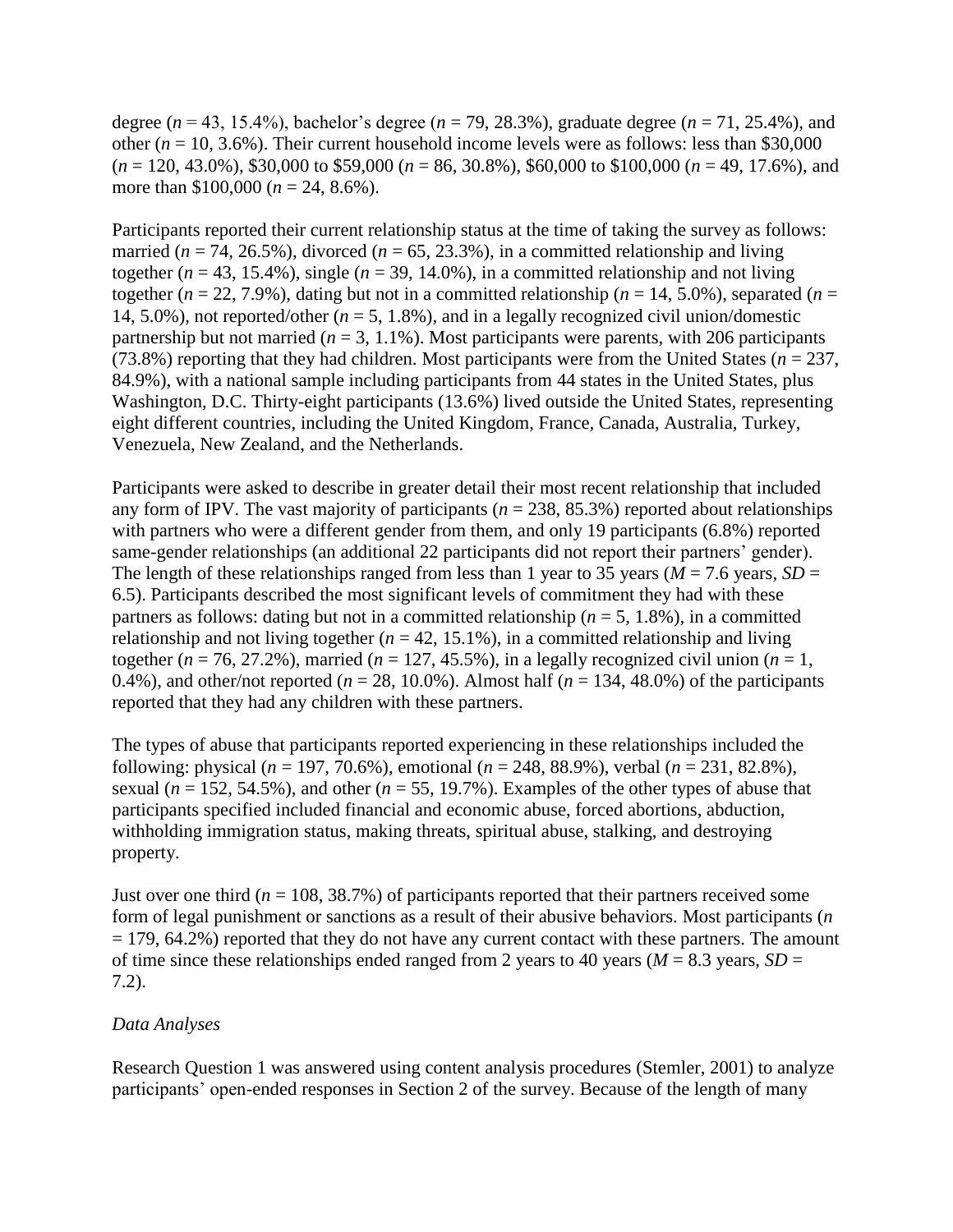participants' responses to this question, the first step to organizing the data was to create a list of statements that could be coded meaningfully. All original responses were entered into a single word processing document in their original form. Then, the lead researcher divided these statements into single-sentence statements (i.e., if the responses were in the form of a paragraph or compound sentences, they were divided so that each sentence within that paragraph became a single statement). Participants' own wording and statements were retained throughout the data coding process, although some minor edits were made to the statements so that each statement could be understood and interpreted on its own (e.g., replacing "it" with the term that word referred to in another section of the paragraph). Examples of participants' quotes that were included in the data are provided in the "Results" section to illustrate the themes identified in the analyses. The final list of participant statements that served as the data for this study included 593 statements.

The coding system used for this study combined an a priori and emergent coding strategy (Stemler, 2001), in that the researchers began with the full set of components of stigma included on the survey and the full set of sources of stigma outlined by Overstreet & Quinn (2013). From these prior conceptualizations, the researchers developed an initial coding system that included themes for the sources and components of stigma. However, multiple iterations of this coding system were developed before the full data coding process began. First, the researchers all examined the initial coding system to identify potential areas of overlap or inconsistency, and initial revisions were made for clarification. Second, the researchers compared the coding system with the list of statements and discussed potential gaps or additional overlapping codes, and additional revisions to the coding system were made at this point. In particular, this round of revisions involved adding the "Perpetrator" category of stigma source, as well as consolidating the original list of 12 components of stigma to the four final categories (i.e., blame, isolation, negative emotions, loss of status, plus the other category), which were designed and defined to be encompassing of the other components of stigma addressed on the survey. Third, the researchers conducted a pilot study, in which all three researchers used the draft coding system to code the sources and components of stigma for a randomly selected sample of 30 participant statements. At this point, additional minor clarifications were made to the final definitions of the coding categories to create the final coding system.

All three researchers coded the full data set. This approach of using three coders provided a built-in validity check for the coding system, and it also served as a basis for deciding upon a final consensus code when there were disagreements in the codes assigned by the three coders. The consensus codes for each statement were determined in the following ways: (a) A statement on which all three coders agreed on the code had the agreed-upon code as its consensus code; (b) a statement on which two of three coders agreed had the code on which both agreed as the consensus code; and (c) when all three coders disagreed on a code, this statement was noted as having No Code and not considered in further analyses.

Research Questions 2 and 3 were examined by calculating the frequencies and percentages of statements coded into each category (i.e., for Research Question 2, the source categories, and for Research Question 3, the component categories). Research Question 4 was examined by examining a crosstab table that examined the components of stigma by each source.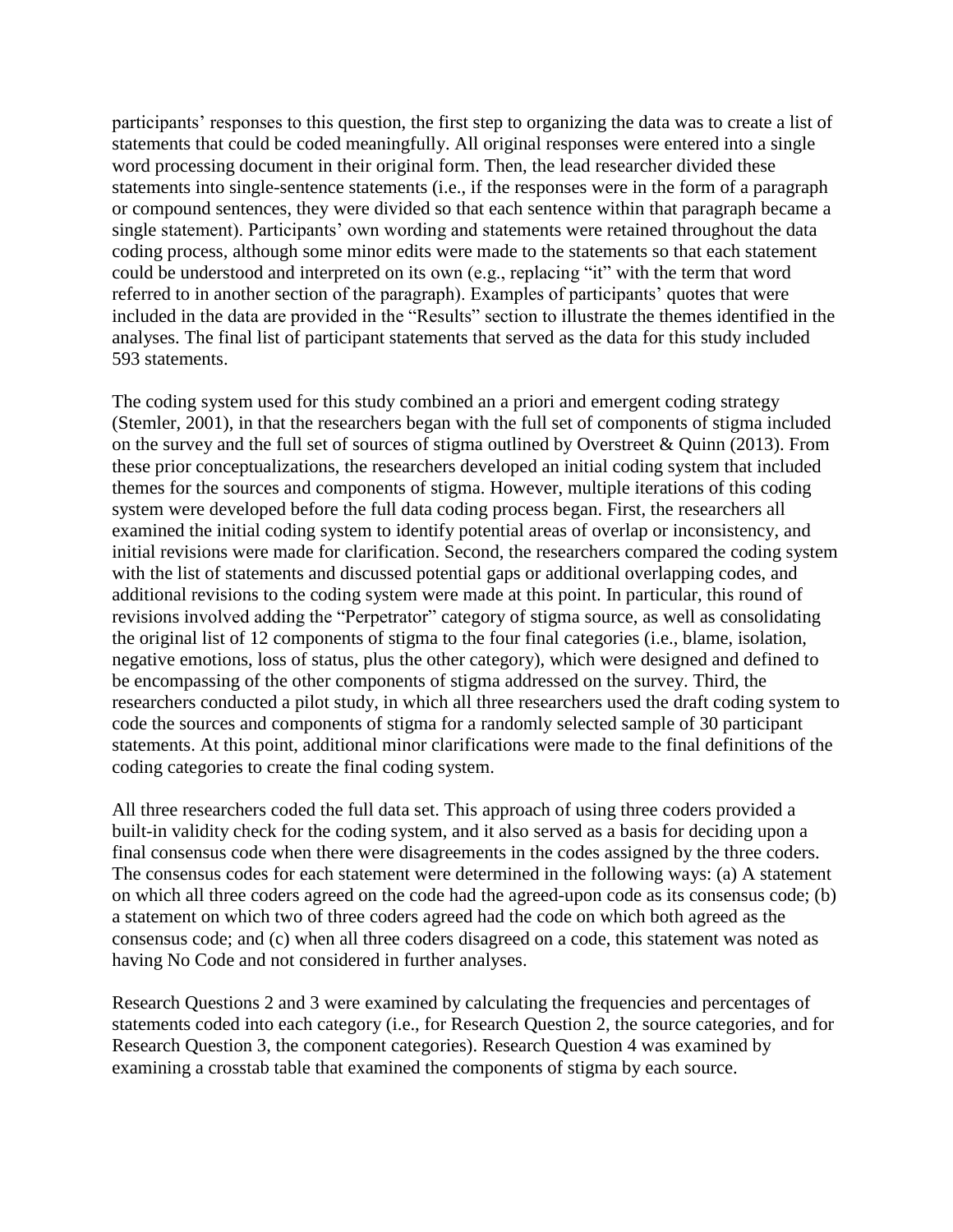#### **Results**

**Research Question 1:** Does the Integrated IPV Stigmatization Model provide a useful framework for conceptualizing the stigma-related experiences of survivors of IPV?

A total of 593 statements were coded, with each statement receiving two codes each (i.e., the source code and the component code) by three coders. Thus, the total number of statements coded was 3,558. An examination of the interrater reliability of these codings revealed an overall percentage of agreement of 78.7% and a Fleiss's kappa statistic of 0.17, which indicates slight agreement (Landis & Koch, 1977).

To determine whether the Integrated IPV Stigmatization Model provides a useful framework for conceptualizing the stigma-related experiences of survivors of IPV (i.e., Research Question 1), we set the standard that at least 80% of all statements (i.e., at least 474 out of 593 statements) would need to have consensus codes that fell into the main categories for both the source and component codes (i.e., not fall into the "Other" or "No consensus" codes). For the source codes, only 79 (13.3%) of the codes fell into the "Other" or "No consensus" codes. For the component codes, only 87 (14.7%) of the codes fell into the "Other" or "No consensus" codes. Therefore, it was determined that the IPV Stigmatization Model provided a useful framework for describing the stigma-related experiences of survivors of IPV, and we proceeded to analyze the remaining three research questions.

| Source of Stigma | Frequency | ℅     |
|------------------|-----------|-------|
| Anticipated      | 25        | 4.2   |
| Internalized     | 230       | 38.8  |
| <b>Enacted</b>   | 117       | 19.7  |
| Cultural         | 15        | 2.5   |
| Perpetrator      | 127       | 21.4  |
| Other            | 18        | 3.0   |
| No consensus     | 61        | 10.3  |
| Total            | 593       | 100.0 |

Table 1. Frequencies and Percentages of Statements in Each Source Category.

**Research Question 2:** What are the most common sources of stigma experienced by survivors of IPV?

Table 1 presents the frequencies and percentages of the statements coded into each of the source categories.

As indicated in Table 1, the most common source of stigma among participants was internalized stigma, followed by stigma from the perpetrator, enacted, anticipated, and cultural. Other sources were indicated in 18 statements, and 61 statements were grouped into the "No Consensus" category. Examples of statements in each category are presented in the discussion of Research Question 3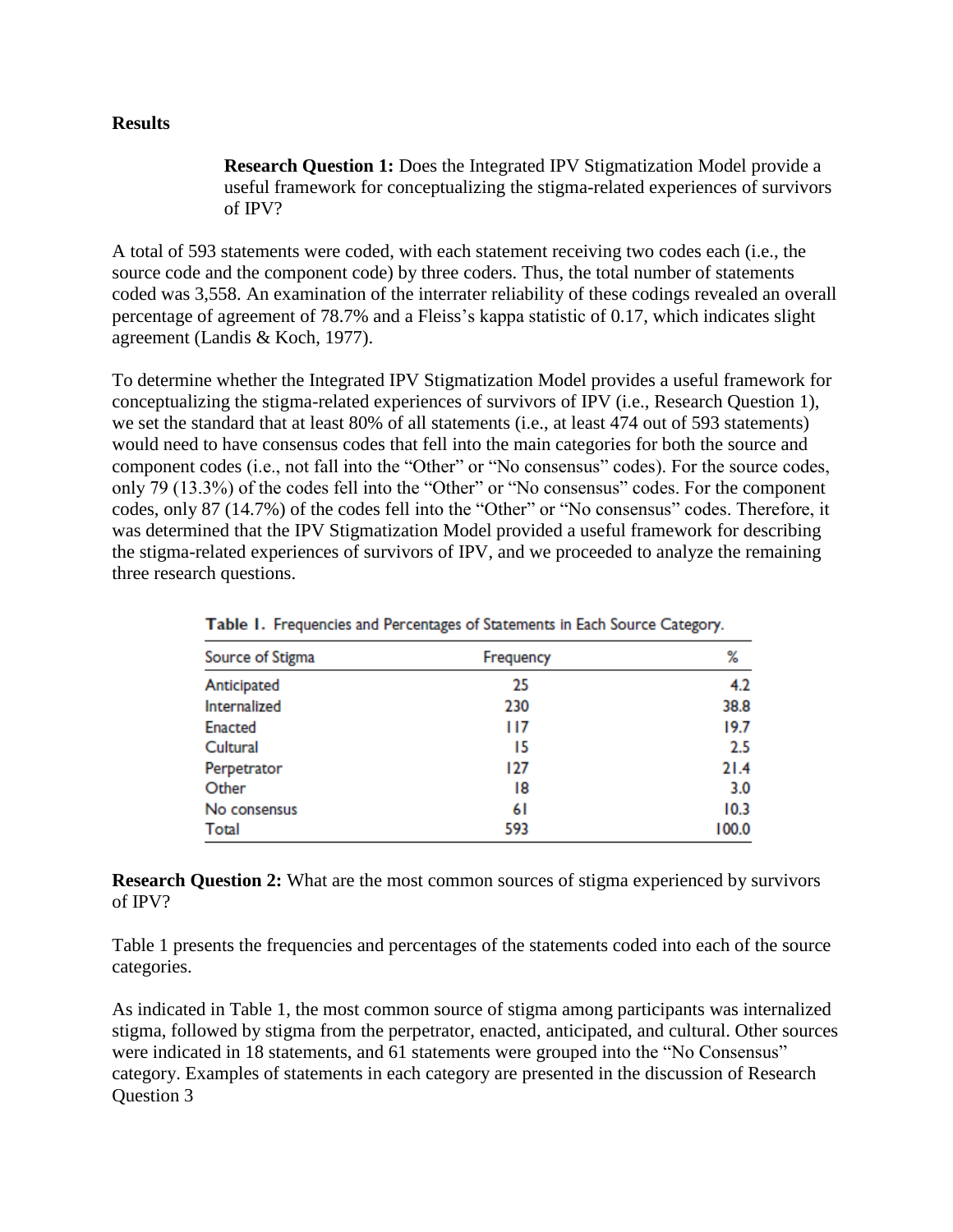**Research Question 3:** What are the most common components of stigma experienced by survivors of IPV?

Table 2 presents the frequencies and percentages of the statements coded into each of the component categories.

As indicated in Table 2, the most common component of stigma reported by participants in this study was isolation, followed by loss of status, blame, and negative emotions. Other components were indicated in 37 statements, and 50 statements were grouped into the "No Consensus" category. Again, examples of statements in each category are presented in the discussion of Research Question 4.

| Component of Stigma | Frequency | %     |
|---------------------|-----------|-------|
| <b>Blame</b>        | 130       | 21.9  |
| Isolation           | 139       | 23.4  |
| Negative emotions   | 100       | 16.9  |
| Loss of status      | 137       | 23.1  |
| Other               | 37        | 6.2   |
| No consensus        | 50        | 8.4   |
| Total               | 593       | 100.0 |

Table 2. Frequencies and Percentages of Statements in Each Component Category.

**Research Question 4:** What patterns emerge in the most common *components* of stigma experienced from each *source* of stigma experienced by survivors of IPV?

Table 3 presents the cross-tabs for the components of stigma experienced from each source of stigma. This table omits all statements coded as "Other" and/or "No Consensus." The most frequent component of stigma within each source is indicated in bold text.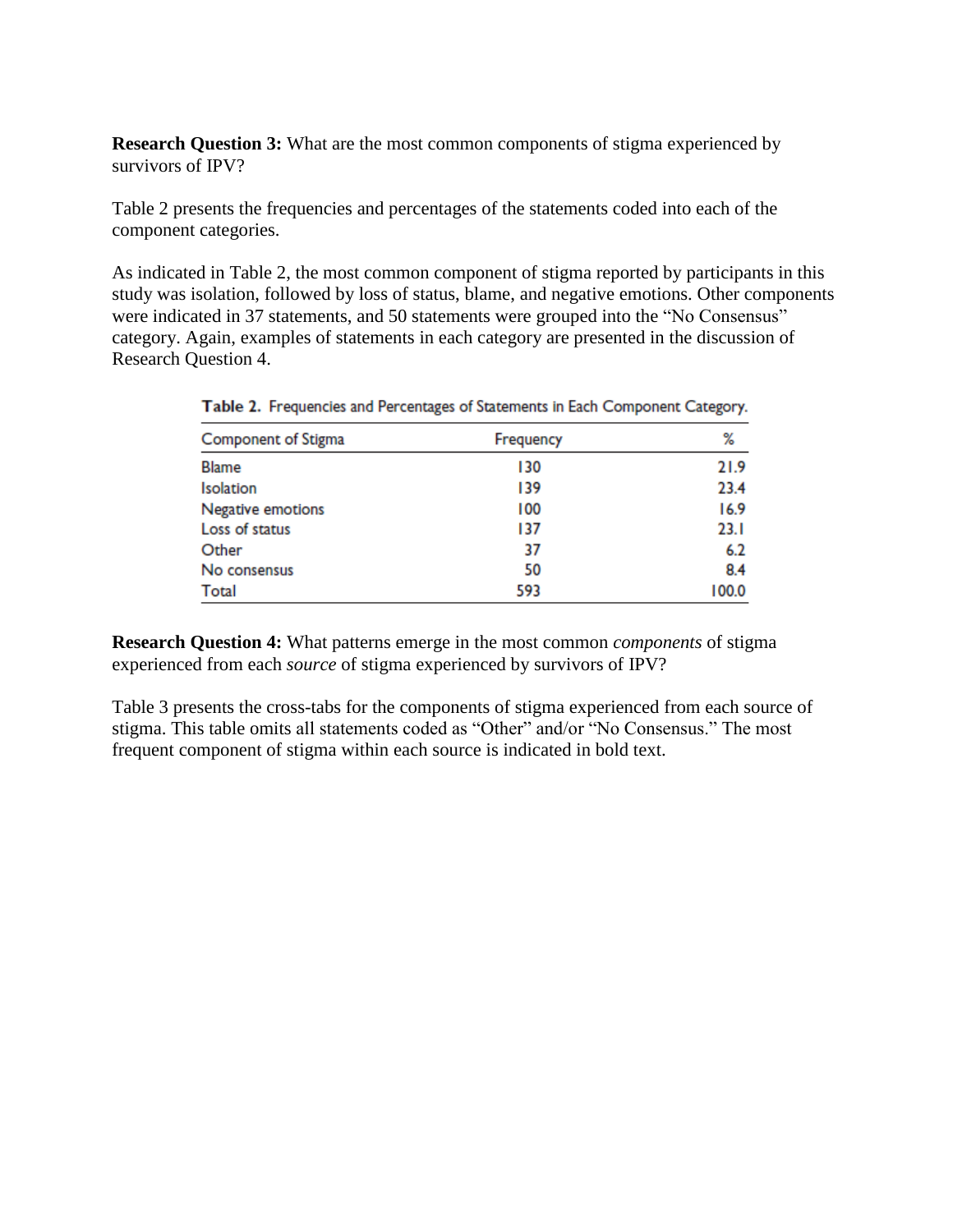|                           | Frequency      | ℅    |
|---------------------------|----------------|------|
| Anticipated $(n = 25)$    |                |      |
| <b>Blame</b>              | 2              | 8.0  |
| Isolation                 | $\overline{2}$ | 8.0  |
| Negative emotions         | 4              | 16.0 |
| <b>Loss of status</b>     | П              | 44.0 |
| Internalized $(n = 230)$  |                |      |
| <b>Blame</b>              | 40             | 17.4 |
| Isolation                 | 40             | 17.4 |
| <b>Negative emotions</b>  | 88             | 38.3 |
| Loss of status            | 29             | 12.6 |
| Enacted $(n = 117)$       |                |      |
| <b>Blame</b>              | 46             | 39.3 |
| <b>Isolation</b>          | 25             | 21.4 |
| Negative emotions         | ı              | 0.9  |
| Loss of status            | 40             | 34.2 |
| Cultural $(n = 15)$       |                |      |
| <b>Blame</b>              | 8              | 53.3 |
| <b>Isolation</b>          | 0              | 0.0  |
| Negative emotions         | 2              | 13.3 |
| Loss of status            | 3              | 20.0 |
| Perpetrator ( $n = 127$ ) |                |      |
| <b>Blame</b>              | 29             | 22.8 |
| <b>Isolation</b>          | 39             | 30.7 |
| Negative emotions         | 4              | 3.I  |
| <b>Loss of status</b>     | 41             | 32.3 |

Table 3. Patterns of Components of Stigma Within Each Source Category.

Note. Statements coded as "Other" and/or "No Consensus" are not included in this table, so percentages do not sum to 100% within each category.

As Table 3 demonstrates, the most common components of stigma experienced varied based on the source of stigma. Loss of status was most common from the perpetrator and anticipated stigma. Negative emotions were the most common component of stigma that was internalized. Finally, blame was the most common component of stigma from enacted and cultural sources. To illustrate the components of statements included in each of the Source  $\times$  Component categories, Table 4 presents two examples (when available) of participants' statements that fell into each category.

#### **Discussion**

The goal of the current study was to examine the sources and components of stigma related to survivors' experiences of IPV. Specifically, we examined the following: (a) whether the Integrated IPV Stigmatization Model, which combines five sources of stigma (i.e., internalized, anticipated, enacted, cultural, and perpetrator) and four components of stigma (i.e., blame, isolation, negative emotions, and loss of status), provided a useful framework for understanding experiences of stigma faced by survivors of IPV; (b) the most common components of stigma experienced by survivors; (c) the most common sources of stigma experienced by survivors; and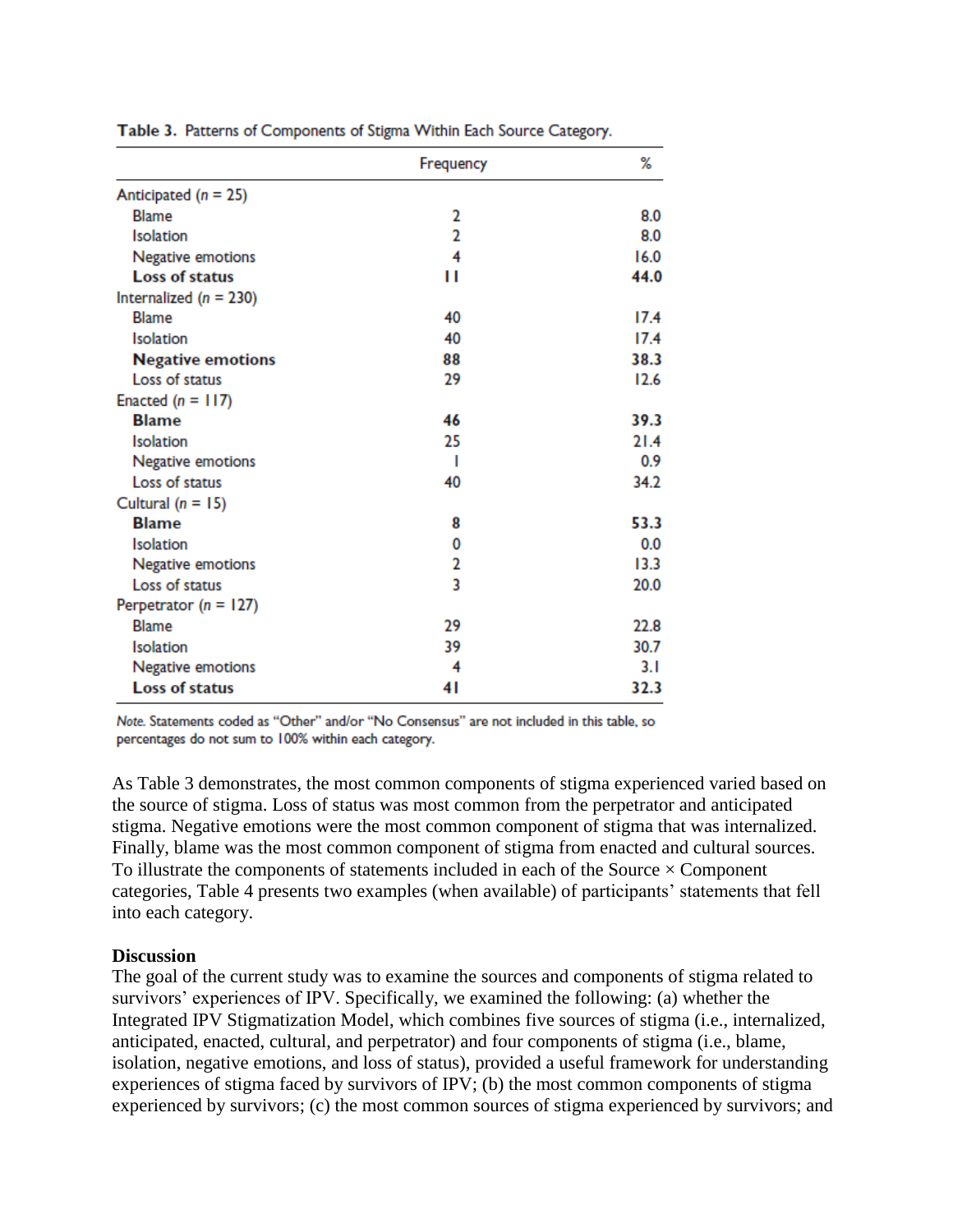(d) patterns in the most common components of stigma from each source. These novel conceptualizations of stigma related to IPV move beyond understanding stigma solely as a consequence of victim-blame to include conceptualizations of stigma from a multilevel perspective (i.e., intrapersonal, interpersonal, and societal).

We found that less than 15% of the total coded statements fell into the "Other" or "No Consensus" category for both the sources and manifestations of each component of stigma. These findings suggest that a majority of the coded statements were captured by the categories included in the Integrated IPV Stigmatization Model. This holistic model of IPV stigmatization revealed that among IPV survivors, the most common sources of stigma were internalized stigma, followed by stigma from the perpetrator, enacted, anticipated, and cultural. In addition, our findings suggest that the most common component of stigma was isolation, followed by loss of status, blame, and negative emotions. Our findings demonstrated that the most commonly experienced components of stigma differed by source. Specifically, loss of status was associated with stigma from the perpetrator and was a common concern related to anticipating stigma from others when IPV is disclosed. We also found that survivors expressed negative emotions, such as shame and guilt, when reflecting on how experiences of IPV were internalized, that is, connected to their identity or sense of self. Our findings also suggested that survivors felt a sense of blame when stigma stemmed from differential treatment/ discrimination from others or in societal representations of IPV. Taken together, our findings demonstrate that survivors of IPV deal with several sources and components of stigma in their daily lives, in addition to the experiences of psychological, physical, and sexual IPV.

| Category                       | Sample Statements                                                                                                                                   |
|--------------------------------|-----------------------------------------------------------------------------------------------------------------------------------------------------|
| Anticipated blame              | I worry that people will think I'm a slut, that I'm passive, that I "asked for it."                                                                 |
|                                | Thid a lot of things from my less accepting friends because I believed that anything I told<br>those friends would be further ammunition for blame. |
| Anticipated isolation          | I am frightened of being singled out if told many people.                                                                                           |
|                                | l didn't have any friends to trust and didn't know who I could tell what without it being<br>used against me.                                       |
| Anticipated negative emotions  | Someone finding out would only mean more shame and punishment.                                                                                      |
|                                | I was ashamed I felt like people would think i was stupid and weak if they knew                                                                     |
| Anticipated loss of status     | l was afraid to tell people what was going on because I did not want people labeling me as<br>weak or a bad girlfriend.                             |
|                                | I was afraid of how it would affect my job and the way my competency at work was viewed.                                                            |
| hternalized blame              | l accepted the blame for everything that went wrong.                                                                                                |
|                                | I have often felt responsible for letting it get as far as it did by not reporting him.                                                             |
| hterralized isolation          | I tend to isolate myself at times from the world. It's more peaceful and easier.                                                                    |
|                                | l felt isolated because I did not want to tell people.                                                                                              |
| Internalized negative emotions | I have lots of shame because of who I allowed in my life.                                                                                           |
|                                | I was completely ashamed to admit what had happened to me.                                                                                          |
| Internalized loss of status    | I felt powerless for a long time.                                                                                                                   |
|                                | I keep my feelings to myself so I can come off as not damaged goods.                                                                                |
| <b>Enacted blame</b>           | The courts blame me for abuse done to me and my kids.                                                                                               |
|                                | People blamed me for the violence.                                                                                                                  |
| Enacted isolation              | The friends we had had together dropped me when I got divorced.                                                                                     |
|                                | No one will talk to me anymore. I assume he's spread rumors.                                                                                        |

Table 4. Examples of Participants' Statements in Each Source × Component Category.

(continued)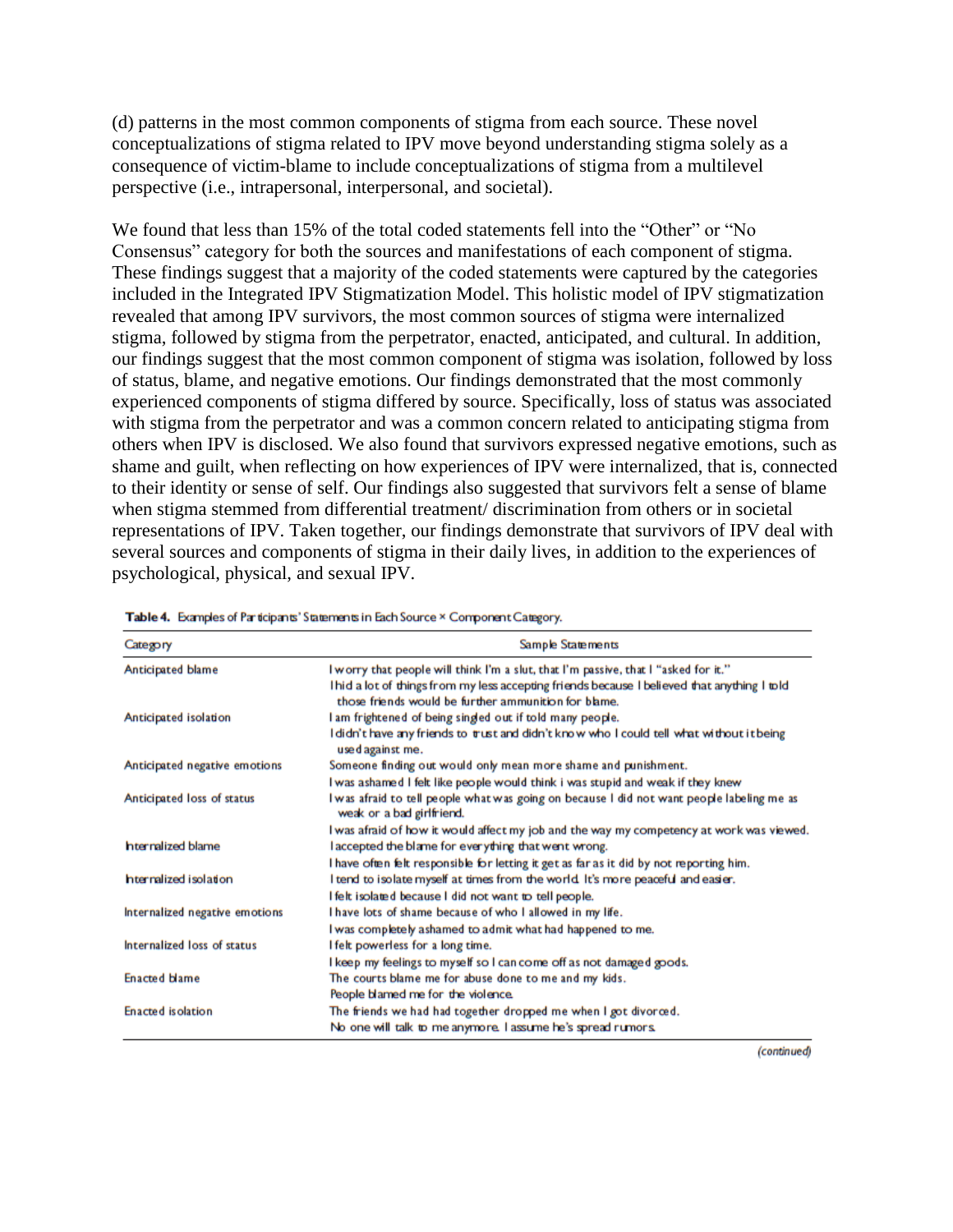Table 4. (continued)

| Category                      | Sample Statements                                                                                                                                 |
|-------------------------------|---------------------------------------------------------------------------------------------------------------------------------------------------|
| Enacted negative emotions     | When I came out about the relationship initially, it was met with disdain and not really<br>acknowledged                                          |
|                               | (Note. Only one statement was coded into this category)                                                                                           |
| Enacted loss of status        | I was always labeled as an outcast.                                                                                                               |
|                               | I was labeled as a "loser" or "pathetic" because I would not fight back with my partner.                                                          |
| Cultural blame                | Ifeel that society tells women in abusive relationships that it is their fault for not leaving.                                                   |
|                               | People think you can just walk away.                                                                                                              |
| Cultural isolation            | Note. No statements were coded into this category.                                                                                                |
| Cultural negative emotions    | Many feel that women who stay in an abusive relationship enjoy it or have no self-esteem.                                                         |
|                               | Many women I know are stuck in the cycle of abuse because the community of faith which<br>is mostly very abusive feeds the stereotypes and shame. |
| Cultural loss of status       | I feel like I have a scarlet letter on my chest.                                                                                                  |
|                               | h a fundamentalist faith community you will lose your status as good wife and mother.                                                             |
| Perpetrator blame             | I was blamed by my husband for his abusive behavior and his affairs.                                                                              |
|                               | He lied about what happened and made it my fault.                                                                                                 |
| Perpetrator isolation         | My abuser would not allow me to have friends or close family contact.                                                                             |
|                               | Isolation from family and friends was critical in the power and control that the partner used.                                                    |
| Perpetrator negative emotions | My abuser made me ashamed of who I was.                                                                                                           |
|                               | He belittled me until I felt ashamed of who I was and what our marriage was.                                                                      |
| Perpetrator loss of status    | He convinced me that I was weak.                                                                                                                  |
|                               | I was his slave.                                                                                                                                  |

#### *Limitations*

The researchers made a strategic effort to recruit a diverse and large sample of IPV survivors; however, our sample was predominately White, heterosexual, and mostly educated women from diverse income backgrounds. Although our sample characteristics limit the generalizability of the Integrated IPV Stigmatization Model, it does provide an area that is ripe for research in understanding how race, sexual orientation, gender, class, and nationality may modify experiences of IPV-related stigma. For instance, do male survivors of IPV report different sources of stigma as a common experience or different components of stigma as common, and are there differences in Source  $\times$  Component interactions when compared with the findings of this study? Given that stigma exists within a social and cultural context, it is important to address the identities that one occupies within this context. Another important limitation was found in the relatively low indicator of interrater reliability found with the Fleiss's kappa statistic. Despite the indication of only slight agreement with this statistics, the overall percentage of agreement among the three coders was close to 80%, and the coding process involved three coders and provided a built-in validity check and process for determining consensus codes. Nonetheless, the observed level of interrater reliability may have contributed to some statements being included in the No Code or Other categories. Even in light of these limitations, the findings have several implications for research and practice, which will be discussed below.

### *Implications for Research*

The current study examined the most common sources and components of stigma for survivors of IPV. In this study, sources of stigma were examined on the intrapersonal (i.e., internalized and anticipated), interpersonal (i.e., perpetrator and enacted), and societal (i.e., cultural) levels. For intrapersonal sources of stigma, survivors reported internalized stigma as the most common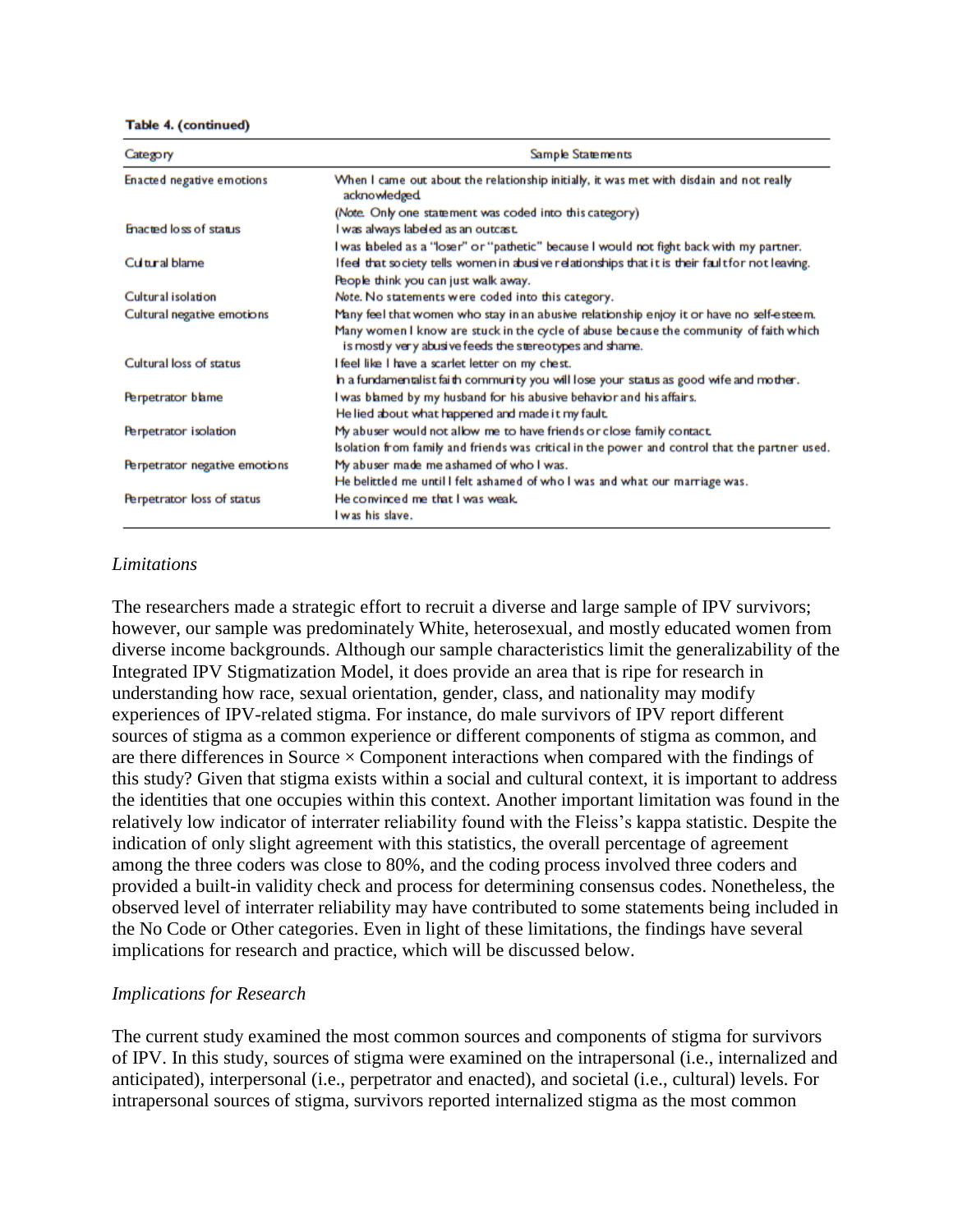source of stigma. Internalization captures negative beliefs about the self (e.g., feeling like a personal failure) because of one's experiences with IPV. When we examined the most common components of stigma when survivors reflected on how experiences of IPV affected their sense of self, they most commonly expressed feelings of shame and guilt. There is recent evidence that both internalized stigma and associated feelings of shame and guilt are related to greater depressive symptoms and indirect support seeking for people who have experienced IPV (Overstreet & Quinn, 2013; Williams & Mickelson, 2008). Future research is needed to explore whether emotions—such as shame, guilt, and embarrassment—account for the relationship between internalized stigma and psychological distress (e.g., anxiety, depressive symptoms) among people who have experienced IPV.

A less commonly reported intrapersonal source of stigma was anticipated stigma. Anticipated stigma occurs when people expect to be negatively judged or devalued if they disclose experiences of IPV to others (Overstreet & Quinn, 2013). Our finding that this source of stigma is associated with concerns about loss of status provides evidence of construct validity for anticipated stigma and distinguishes this source of stigma from internalized stigma. Thus, survivors' internalization of stigma is associated with negative emotions, such as shame and guilt, whereas anticipation of stigma is associated with survivors' concerns about loss of status and being seen as inferior or less than those who have not experienced IPV. Anticipated stigma is an important source of stigma because it may serve as a barrier to help-seeking (Overstreet & Quinn, 2013). Indeed, there is evidence that anticipated stigma is associated with the underutilization of health care services (Earnshaw & Quinn, 2012), and it is possible that anticipating social devaluation from others hinders help-seeking from informal support networks as well, such as family and friends. Although participants identified experiences of anticipated stigma, it was not commonly reported. It is possible that anticipated stigma was not a salient form of stigma because our sample consisted of people who were out of an abusive relationship for at least 2 years. Future work could consider whether there are differences in levels of anticipated stigma for survivors of IPV and for those who are currently experiencing IPV.

It was also important to include interpersonal sources of stigma to understand how stigma manifests in social interactions. Stigma from the perpetrator and enacted stigma were two commonly reported sources of stigma. The findings related to stigmatizing experiences directly from the perpetrator warrant further research attention. In particular, future research should examine the ways that stigma is associated with the perpetrators' behaviors, particularly related to how stigmatizing actions can underscore the emotional abuse perpetrated by the offender. Enacted stigma occurs when people are discriminated against or treated differently because of experiences of IPV. Survivors reported that when these experiences occurred, they felt a sense of blame and responsibility for the IPV they have experienced. Interestingly, this feeling of blame is also a common feature of cultural representations of IPV that are stereotypically aligned with characterizations of victim-blame. Identifying that enacted stigma and cultural stigma are two sources of stigma associated with victim-blame suggests that it is necessary to continue to dismantle the belief that people provoke their victimization or are in some way to blame for their victimization. Future research is needed to continue to identify individual, community-based, and societal-level interventions that can prevent and end the stigma that surrounds IPV.

#### *Clinical Implications*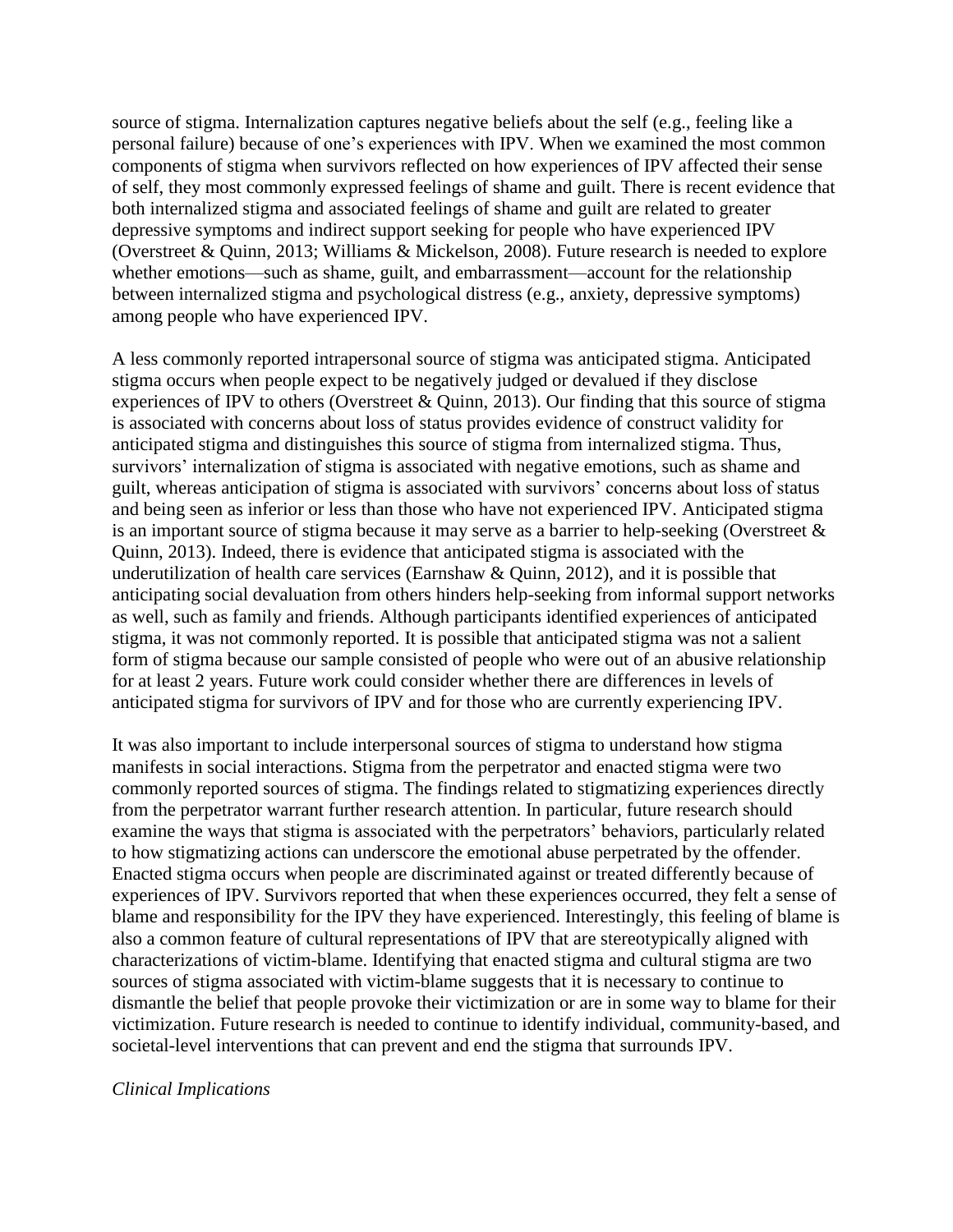Clients presenting for psychotherapy who have experienced IPV may have encountered stigma from many sources, and this stigma could be compounding the challenges that survivors face following their abuse. Clinicians should be mindful of the stigma surrounding IPV when working with clients affected by IPV, and they can work proactively to address this stigma in the following four ways.

First, clinicians can ensure that their own practices and work settings do not directly or indirectly add to the stigma that survivors face. For example, clinicians can create a safe space for clients to raise concerns related to IPV, such as by including questions about past abuse on their intake assessment paperwork and by displaying posters about IPV in their offices. Such actions can help clients feel that they have permission to discuss IPV-related experiences in their psychotherapy.

Second, clinicians can address IPV-related stigma throughout the psychotherapy process. Clinicians can work with clients to examine the components and sources of stigma that they may have encountered, as well as identify ways that this stigma may be contributing to their current presenting concerns for treatment.

Third, clinicians can be mindful that the stigma that survivors face may affect their ability to make progress toward treatment goals. For example, survivors may have treatment goals to increase their available social support. However, they may encounter stigmatizing responses when reaching out for help from both formal (e.g., professionals) and informal (e.g., friends and family members) sources of support. Likewise, survivors may experience discrimination when seeking employment related to their goals for their careers. Therefore, clinicians can help survivors develop strategies to address these stigmatizing responses, as well as identify alternative approaches for making progress toward their treatment goals.

Finally, clinicians can engage in social justice advocacy work to promote social changes that will reduce the stigma surrounding IPV (Murray & Crowe, under review). For example, they can take action if they see stigmatizing portrayals of IPV in local media outlets, such as by writing a Letter to the Editor if a newspaper article is written in a victim-blaming manner. In addition, clinicians can work within their service delivery systems (e.g., managed care organizations) to advocate for changes to policies that could add to the stigma that survivors of IPV face, such as if third-party payers for psychotherapy require mental health disorder diagnoses to be able to provide treatment, when symptoms may reflect understandable reactions to the trauma faced related to the IPV.

### **Conclusion**

In conclusion, the current study provides an integrated conceptual model for understanding the sources and components of stigma that manifest in relation to experiences of IPV. To date, much of the work in understanding stigma related to IPV has focused on victim-blame, but the Integrated IPV Stigmatization Model highlights that blame is only one component of stigma that can come from internal and external sources. Moreover, the model identifies negative emotions, loss of status, and feelings of isolation as other important aspects of stigma to address as well.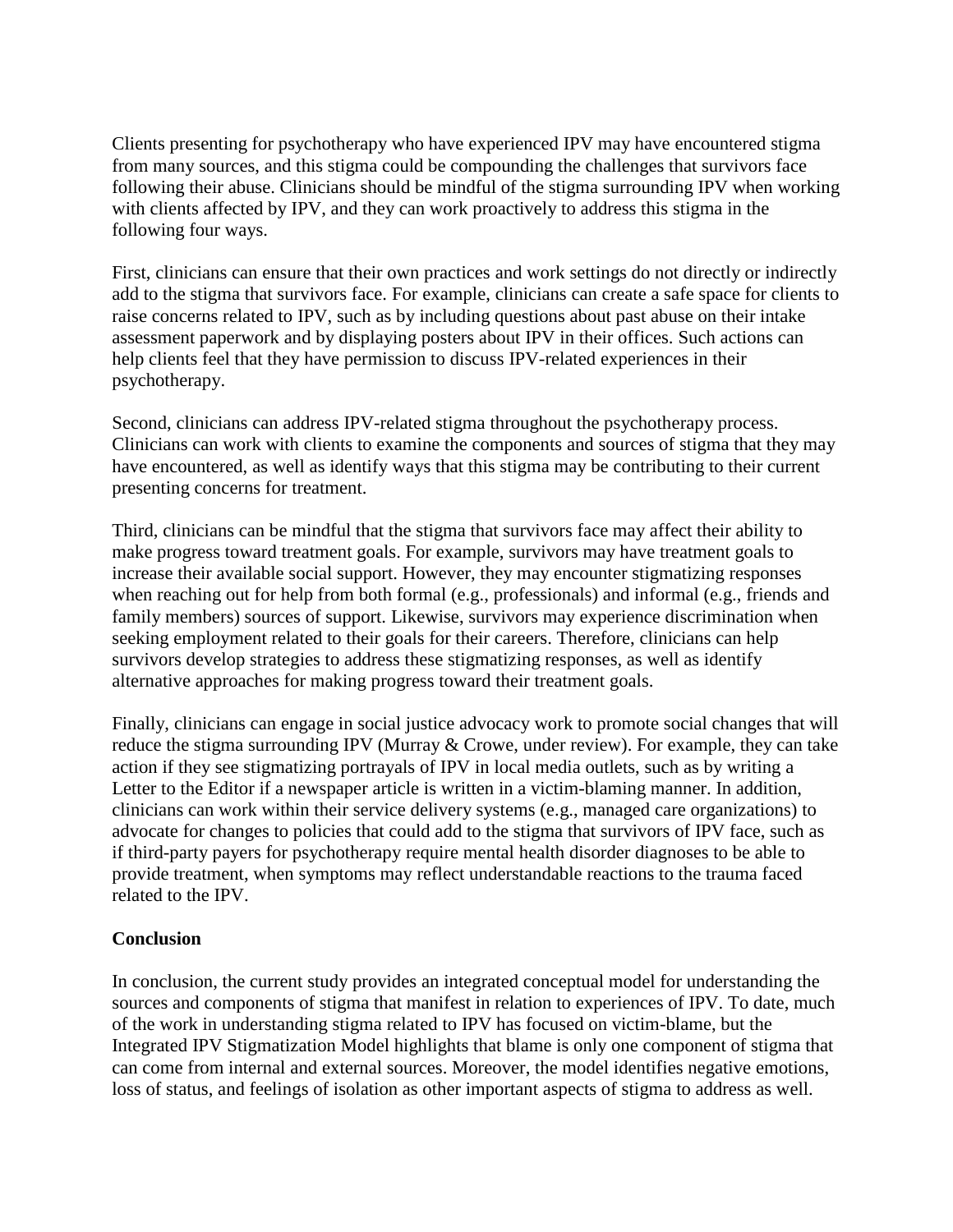Importantly, this model also includes sources of stigma on an intrapersonal, interpersonal, and cultural level, which serve as various starting points to address and mitigate the negative effect of stigma in the lives of those who currently experience IPV and survivors.

### **Declaration of Conflicting Interests**

The author(s) declared no potential conflicts of interest with respect to the research, authorship, and/or publication of this article.

# **Funding**

The author(s) received no financial support for the research, authorship, and/or publication of this article.

# **References**

- Bryant, S. A., & Spencer, G. A. (2003). University students' attitudes about attributing blame in domestic violence. *Journal of Family Violence*, *18*, 369-376.
- Byrne, P. (2000). Stigma of mental illness and ways of diminishing it. *Advances in Psychiatric Treatment*, *6*, 65-72.
- Crowe, A., & Murray, C. E. (2015). Stigma from professional helpers toward survivors of intimate partner violence. *Partner Abuse*, *6*(2), 157-179.
- Earnshaw, V. A., & Quinn, D. M. (2012). The impact of stigma in healthcare on people living with chronic illnesses. *Journal of Health Psychology*, *17*, 157-168.
- Goffman, E. (1963). *Stigma: Notes on the management of spoiled identity*. New York, NY: Simon & Schuster.
- Landis, J. R., & Koch, G. G. (1977). The measurement of observer agreement for categorical data. *Biometrics*, *33*, 159-174.
- Link, B. G., & Phelan, J. C. (2001). Conceptualizing stigma. *Annual Review of Sociology*, *27*, 363-385.
- Murray, C. E., & Crowe, A. (under review). Counseling advocacy competencies in action: Lessons learned through the See the Triumph campaign. *The Journal for Social Action in Counseling and Psychology*.
- Murray, C. E., Crowe, A., & Akers, W. (in press). How can we end the stigma surrounding domestic and sexual violence? A modified Delphi study with national advocacy leaders. *Journal of Family Violence*. Retrieved from [http://link.springer.com/article/10.1007/s10896-015-9768-9?wt\\_mc=email.event.1.SEM](http://link.springer.com/article/10.1007/s10896-015-9768-9?wt_mc=email.event.1.SEM)